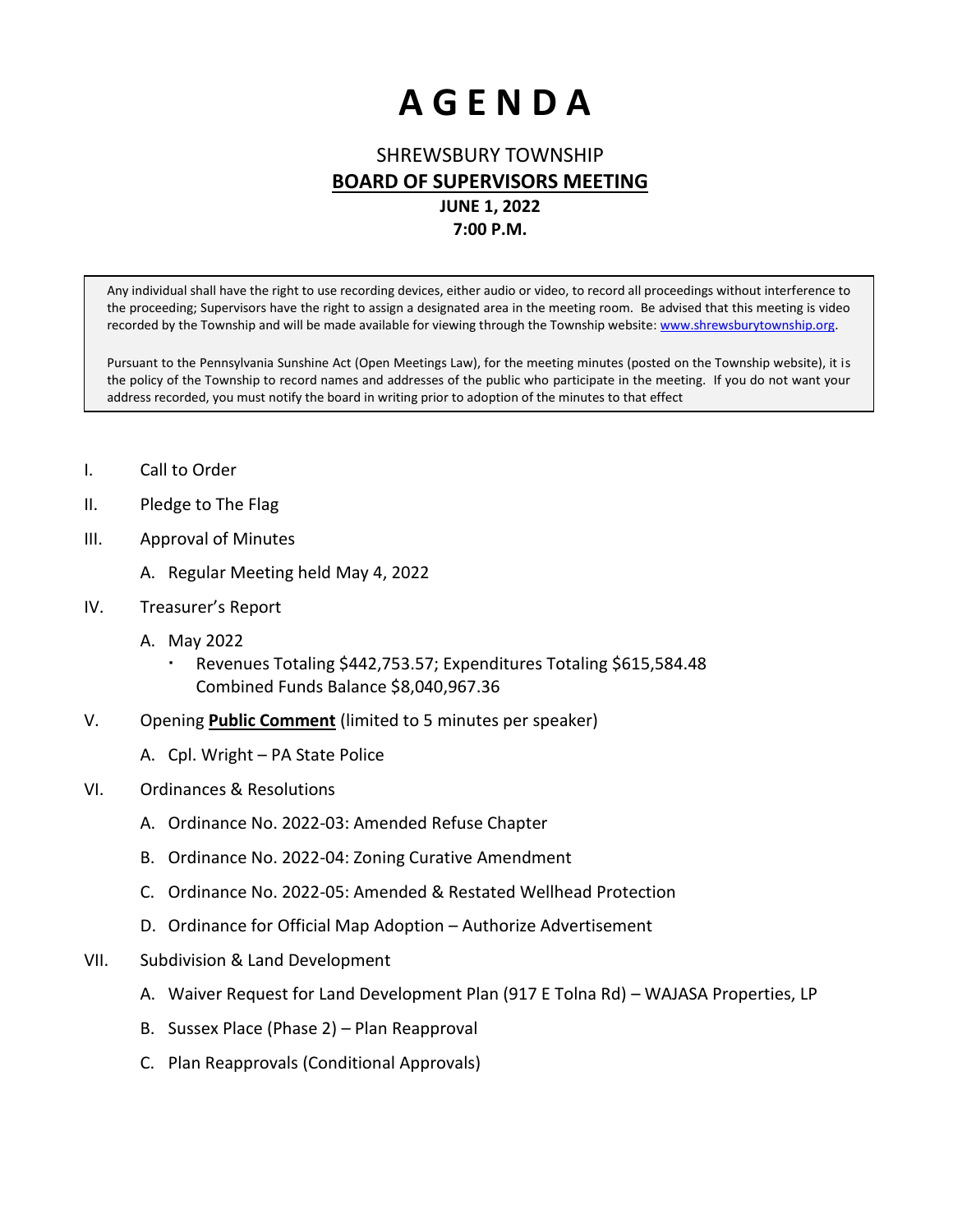#### VIII. Reports

- A. Manager
- B. Solicitor
- C. Zoning Officer/Codes Enforcement/Sewage Enforcement
- D. Maintenance
- E. Engineer
- F. Emergency Management
- G. Planning Commission & Zoning Hearing Board
- H. Committees
	- 1. American Rescue Plan
	- 2. Sewer
- IX. Supervisor Comments
	- A. Chairman's Report
- X. Municipal Complex Status Report
	- A. Construction Meeting Minutes #15 & #16
	- B. Change Order
		- 1. eci Construction C.O. No. 6 (25,503.00) (**tabled** at the **May 4, 2022** meeting)
	- C. Applications for Payment  $(1<sup>st</sup>$  $2<sup>nd</sup>$  )
		- 1. Eci Construction (General) Application No. 6 \$268,824.40
		- 2. Lobar, Inc. (Electrical) Application No. 6 \$125,809.24
		- 3. North Bay Mechanical, LLC (HVAC) Application No. 10 \$57,261.60
	- D. Sale of Administration Building
- XI. Old Business
- XII. New Business
	- A. Miller Park Corrective Deed
- XIII. Correspondence
	- A. 2022 Applications for Agricultural Conservation Easement Purchase
- XIV. Closing **Public Comment** (limited to 5 minutes per speaker)
- XV. Adjournment

**Regular Board Meeting**: Wednesday, **July 6, 2022** at 7:00 P.M.